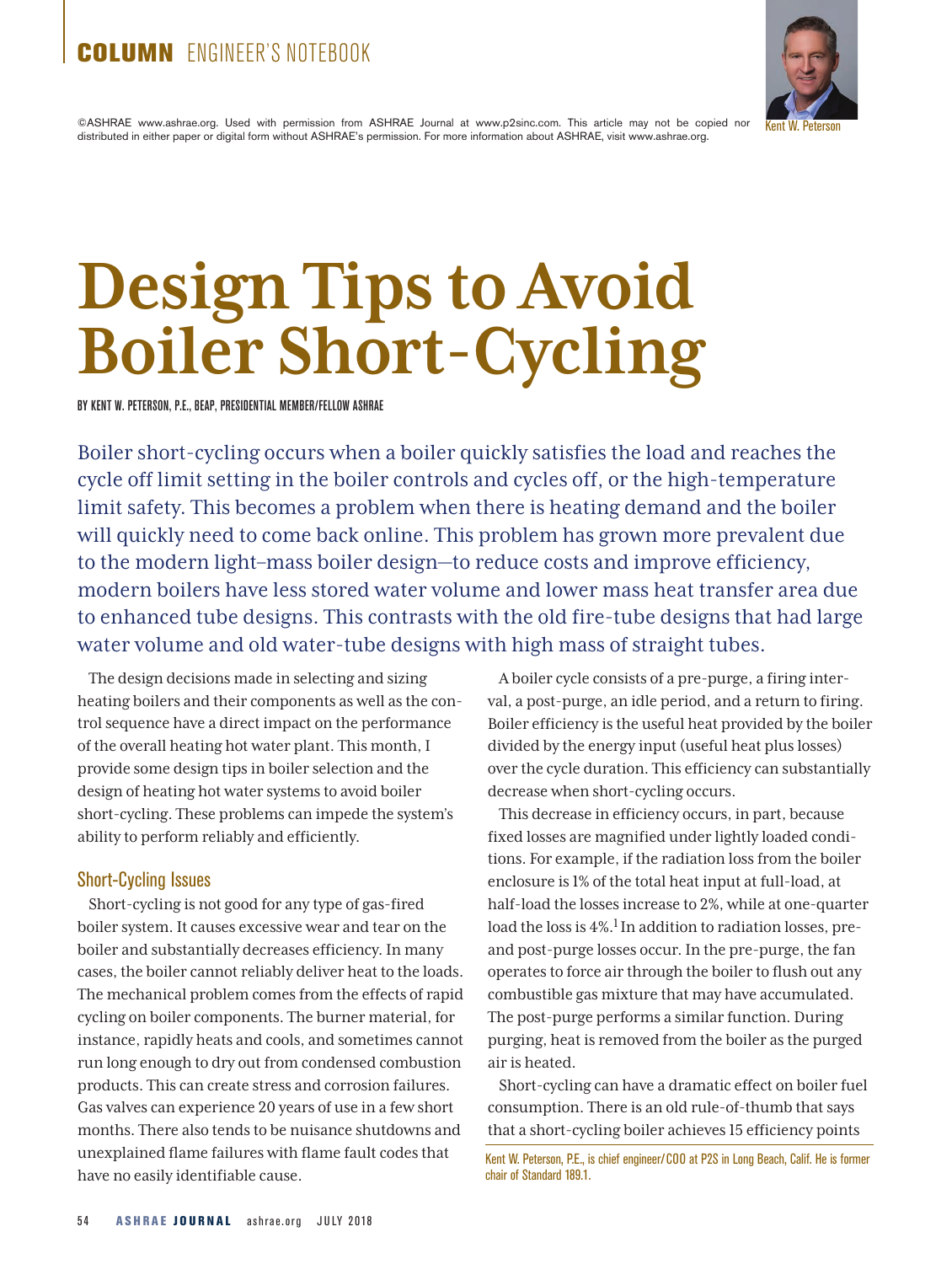less than the lowest efficiency achieved in non-shortcycling low fire. An atmospheric flex-tube boiler, for instance, that achieves 72% efficiency at low fire will see 57% efficiency in short-cycling mode. The loss of fuel efficiency is staggering. If you want an energy-efficient boiler plant design, there is often more to be gained from short-cycle prevention than from choosing an ultra-high efficiency boiler.2

# The Challenge

When energy is put into a system, it must be carried away from the point of input at least as fast as it is being introduced. This means that the designer must consider the relationship between the boiler's minimum heat output and the system's ability to use or absorb this energy. Boilers used for space heating loads are often oversized, with their capacity chosen to meet total building heat losses plus heating of ventilation and infiltration air under design-basis temperature conditions. Often no credit is taken for thermal contributions from lights, equipment, or people. Excess capacity is also sometimes added for morning warm-up after night setback. It is not uncommon for some buildings to see a mild day heating load that is only 5% of the design day heating load. These small loads also can occur mid-summer when attempting to provide a small amount of heat for a VAV reheat system.

We are often asked by clients to determine why their boiler system does not operate properly and many cases it is due to short-cycling. *Figure 1* shows a primary-secondary boiler system arrangement that is similar to others we have encountered from various designers on different projects. These arrangements work well in constant flow applications. ASHRAE/IES Standard 90.1-20163 requires *"Chilled- and hot-water distribution systems that include three or more control valves designed to modulate or step open and close as a function of load shall be designed for variable fluid flow and shall be capable of and configured to reduce pump flow rates to no more than the larger of 25% of the design flow rate or the minimum flow required by the heating/cooling equipment manufacturer for the proper operation of equipment".* Variable flow secondary can result in very low minimum heating loads to the boiler without the ability to use the system volume to store heat.

In the above example, the 800 MBH (234 kW) output boiler had a 5:1 turndown ratio, allowing the boiler to



operate at minimum 20% load, or 160 MBH (47 kW). The boiler was designed to provide 150°F (66°C) supply water. The boiler was provided with a constant speed 55 gpm  $(12.5 \text{ m}^3/\text{h})$  boiler pump while the system was provided with a variable speed 55 gpm  $(12.5 \text{ m}^3/\text{h})$ circulating pump. The heating loads consisted of 46 terminal reheat coils with two-way valves ranging from 2.5 MBH to 50 MBH (0.75 kW to 15 kW) with a median load of 12.4 MBH (3.6 kW). The designer's sequence called for the boiler to be enabled whenever there was a call for heating from *any of the zones.* The high temperature high limit safety was set at 210°F (99°C). The volume of the boiler and its loop was only 14 gallons (53 L) while the volume of the distribution mains, not including terminal device runouts, was 70 gallons (265 L). The sequence enabled the pump and boiler to run with only one zone calling for heating, meaning that the boiler would be enabled even if only the smallest terminal unit called for heat.

There are several issues in this example. First, the boiler's minimum energy output is too large for the minimum load and is more than is required to raise the temperature of the system water to its setpoint. Since the sensor for the boiler control is in the boiler, it

#### FIGURE 1 Boiler short-cycling piping diagram example.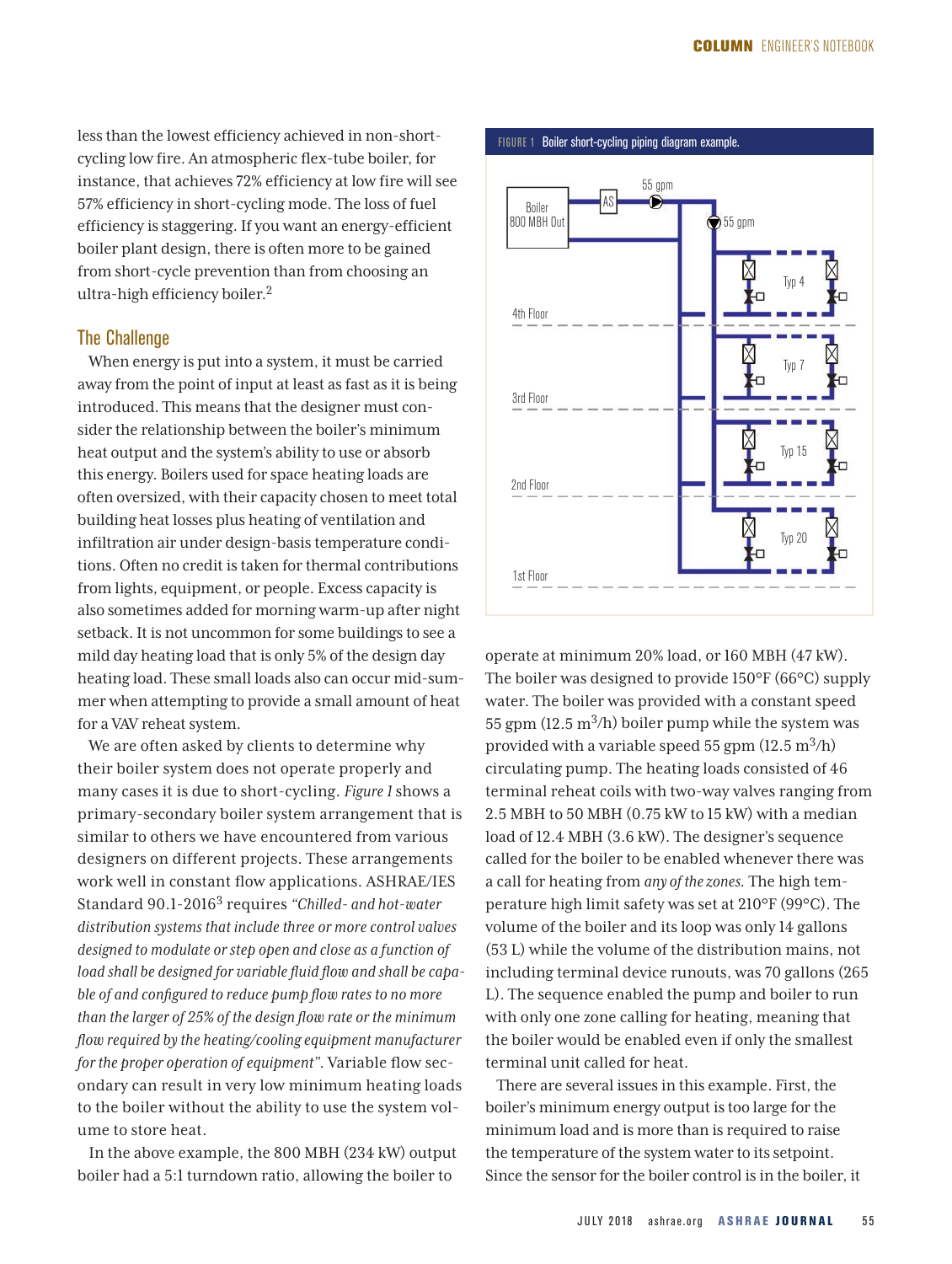doesn't take long for the excess heat to reach the sensor and cycle off the boiler. When this happens, the sensor sees immediate loss of heat and calls for more heat but the boiler anti-cycle timer will prevent the boiler from firing until it has timed out. Second, the system flow is reduced by the action of terminal unit 2-way valves and the secondary pump's speed controller making the boiler primary pump's flow rate far exceed the system flow rate at minimum load. Boiler loop flow overwhelms the secondary loop flow in the common piping between the two primary-secondary connections. This rapidly raises the boiler's entering water temperature and can trip the boiler's high temperature operating limit on low load. In this case, the boiler would trip on high temperature less than 1 minute after firing.

The excessive short-cycling could have been avoided if the designer evaluated how the system would perform at low load to ensure the boiler would stay on for at least 10 minutes at minimum system load. A system with all twoway valves does not allow the thermal mass of the secondary loop water volume to be used to load the boiler.

# Design Tips To Avoid Short-Cycling

Attention to the following system parameters can help designs avoid short-cycling.

# Determine System Minimum Heat Load

It is important to determine the system minimum heat load, *Qmin*, expected when the boiler is enabled. This is a function of the minimum heating load expected and potential heat loss from the operating system. While each project is unique, in the author's experience, buildings with zone heating can produce system minimum loads that are only 5% of peak system loads. Examples would include fan coil units and zone heating through terminal reheat or radiant heating.

#### Determine System Circulating Water Volume Required

The system circulating water volume,  $V_c$ , when the boiler is operating provides capacity to store heat. Every Btu of heat that is added to a pound of water will increase its temperature by 1°F (0.56°C). Since there are 8.33 lbs (3.78 kg) in 1 gallon (3.78 L) of water, 8.33 Btus (8.79 kJ) will raise the temperature of 1 gallon of water by 1°F (0.56°C). There is flexibility in design to increase system storage capacity. The system circulating water volume can include the secondary loop volume only when

the secondary minimum flow is adequate to remove the heat put in from the boiler loop.

A system with all two-way valves and no end-of-loop bypass is not be able to use much of the system volume since the closed valves will not allow flow in their corresponding circuits, and thus limits its ability to store energy. Storage capacity can be increased through bypass, typically provided by a three-way valve, on main branch piping circuits. This allows the system to use the thermal mass of the distribution loop on the lowest boiler output. The following formula could be used to estimate the minimum secondary flow rate:

$$
Secondary\ gpm_{min} = \frac{Boiler_{min\ out}}{\Delta T \times 8.33 \frac{\text{ lbs}}{\text{gal}} \times C_P \times 60 \frac{\text{min}}{\text{hr}}} \tag{1}
$$

*where*

*Boilermin out* = boiler heat rate delivered at minimum firing rate of smallest boiler, Btuh

 $C_p$  = specific heat of fluid, Btu/lb<sub>m</sub>.<sup>o</sup>F

∆*T* = expected system ∆*T* at minimum load during low-load condition, °F

The ∆*T* used in the above equation should be the ∆*T* anticipated during low-load conditions. At worst case, this could be the difference between the hot water supply temperature when the boiler turns off and turn on. For instance, if the boiler turns off at 152°F (67°F) and turns on at 140°F (60°F), the minimum ∆*T* would be 12°F (7°C) with no load. The hot water load coil ∆*T* cannot be used if the system has bypass since the ∆*T* coming back to the boiler plant will be less with the bypass at low load.

Buffer tanks provide additional system volume and thermal mass between the hydronic heat source and a zone distribution system when the secondary loop cannot provide adequate system flow or volume. When the heat source is operating, the buffer tank absorbs the difference between the rate of heat production and the rate of heat dissipation to the load. Buffer tanks can be piped several ways but are commonly either in a two-pipe or four-pipe configuration as shown in *Figure 2* and *Figure 3*. In both configurations, the tank serves as the common leg between the primary and secondary loops. Siegenthaler<sup>4</sup> explains the differences between the two alternative piping configurations.

The minimum boiler cycle time can be calculated by adding the minimum boiler runtime to the minimum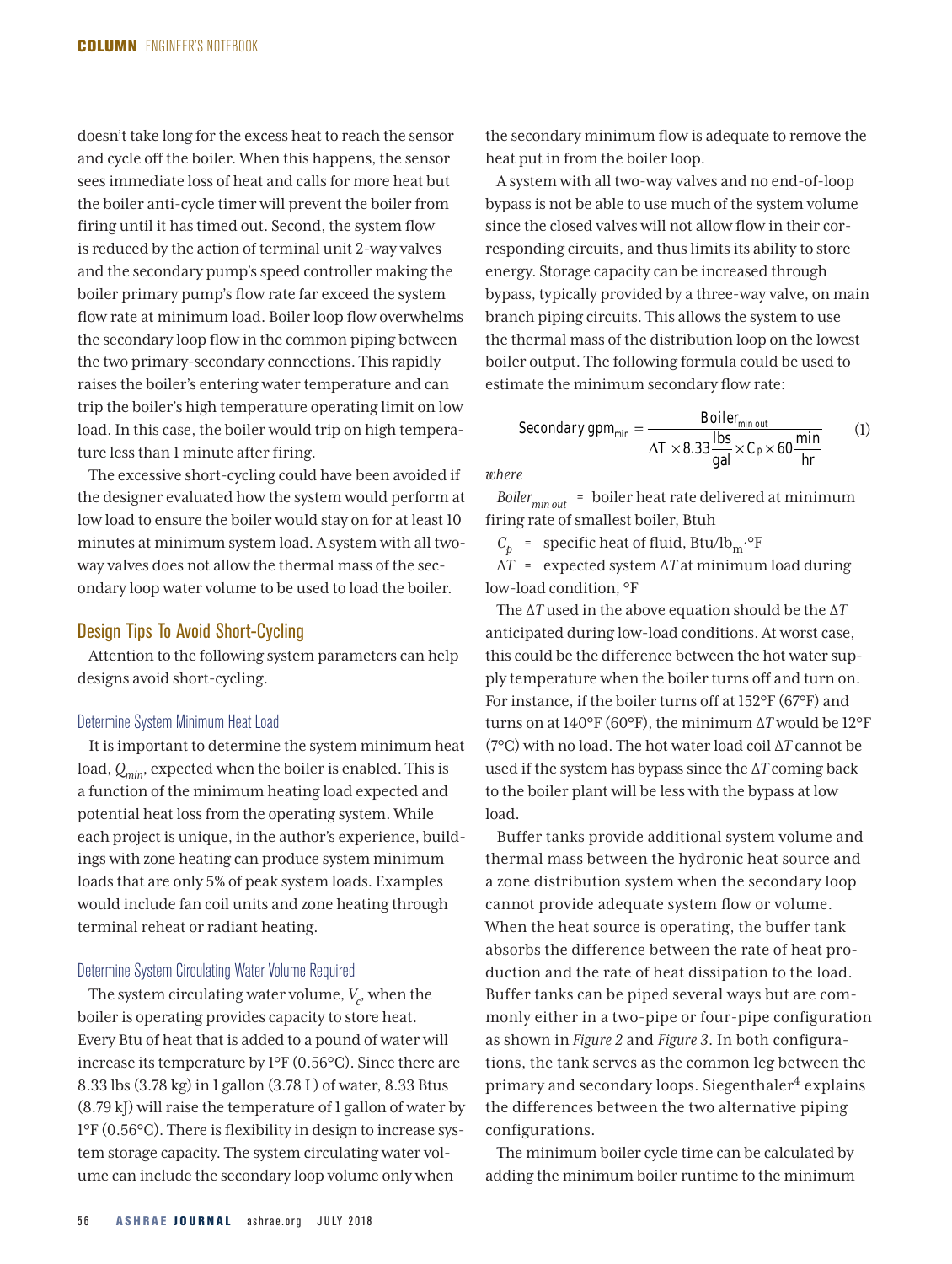boiler off time. The runtime is a relationship between boiler minimum output, circulating system heat capacity, and the system minimum load. The recommended minimum runtime can be provided by the boiler manufacturer. In the author's experience, a runtime of at least 10 minutes and an off time of at least 15 minutes are good design targets.

The required system circulating water volume can be calculated using the following formula:

$$
V_c = \frac{Runtime \times (Boiler_{min out} - Q_{min})}{\Delta T \times 8.33 \frac{\text{ lbs}}{\text{gal}} \times C_P \times 60 \frac{\text{min}}{\text{hr}}}
$$
(2)

*where*

*V<sub>c</sub>* = circulating system water volume, gallons *Runtime* = boiler minimum runtime, minutes *Qmin* = system minimum heat load, Btu/h ∆*T* = expected system ∆*T* at minimum load during low-load condition, °F

The above equation can be rearranged to calculate the minimum runtime as follows:

$$
Run time = \frac{V_c \times \Delta T \times 8.33 \frac{\text{lbs}}{\text{gal}} \times C_p \times 60 \frac{\text{min}}{\text{hr}}}{(Boiler_{min out} - Q_{min})}
$$
(3)

The minimum off time can be calculated with the following equation:

$$
Off Time = \frac{V_c \times \Delta T \times 8.33 \frac{\text{lbs}}{\text{gal}} \times C_p \times 60 \frac{\text{min}}{\text{hr}}}{Q_{min}} \tag{4}
$$

Using these equations designers have various options in selecting boiler sizes, boiler turndown ratio, and designing the system circulating volume in order to ensure the design allows for minimum boiler runtime at low-load conditions.

#### Revisiting the Example Project

# In the previous example:

The circulating water volume required to provide a minimum runtime of 10 minutes at low load can be calculated as shown below.

$$
V_c = \frac{10 \text{ min} \times (160,000 \text{ Btu/h} - 2,500 \text{ Btu/h})}{30^{\circ} \text{F} \times 8.33 \frac{\text{ lbs}}{\text{gal}} \times 1.0 \times 60 \frac{\text{min}}{\text{hr}}} = 105 \text{ gallons} \tag{5}
$$

The above equation uses the load design ∆*T* because the system did not have secondary bypass. The original





system volume in the boiler loop and the distribution to the first load was approximately 30 gallons (114 L). There were several design options that could have been evaluated to help ensure the boiler would not short cycle. These include the following options.

#### Option 1 – Provide Bypass to Use Secondary Loop Volume

Secondary loop bypass could have been used to provide minimum flow in order to use the secondary system volume as heat storage for the boiler minimum heat output. The minimum secondary flow rate required would be:

$$
(6)
$$

$$
Secondary\ gpm_{min} = \frac{160,000\ Btu/h}{(152^{\circ}\text{F} - 140^{\circ}\text{F}) \times 8.33 \frac{\text{lbs}}{\text{gal}} \times C_P \times 60 \frac{\text{min}}{\text{hr}}}
$$

$$
= 27 \text{gpm}
$$

The system in the example had 84 gallons of system volume that could have been used bypass flow was provided on the secondary system. This would have resulted in a runtime of 3.2 minutes, which is too short to prevent the boiler from short-cycling.